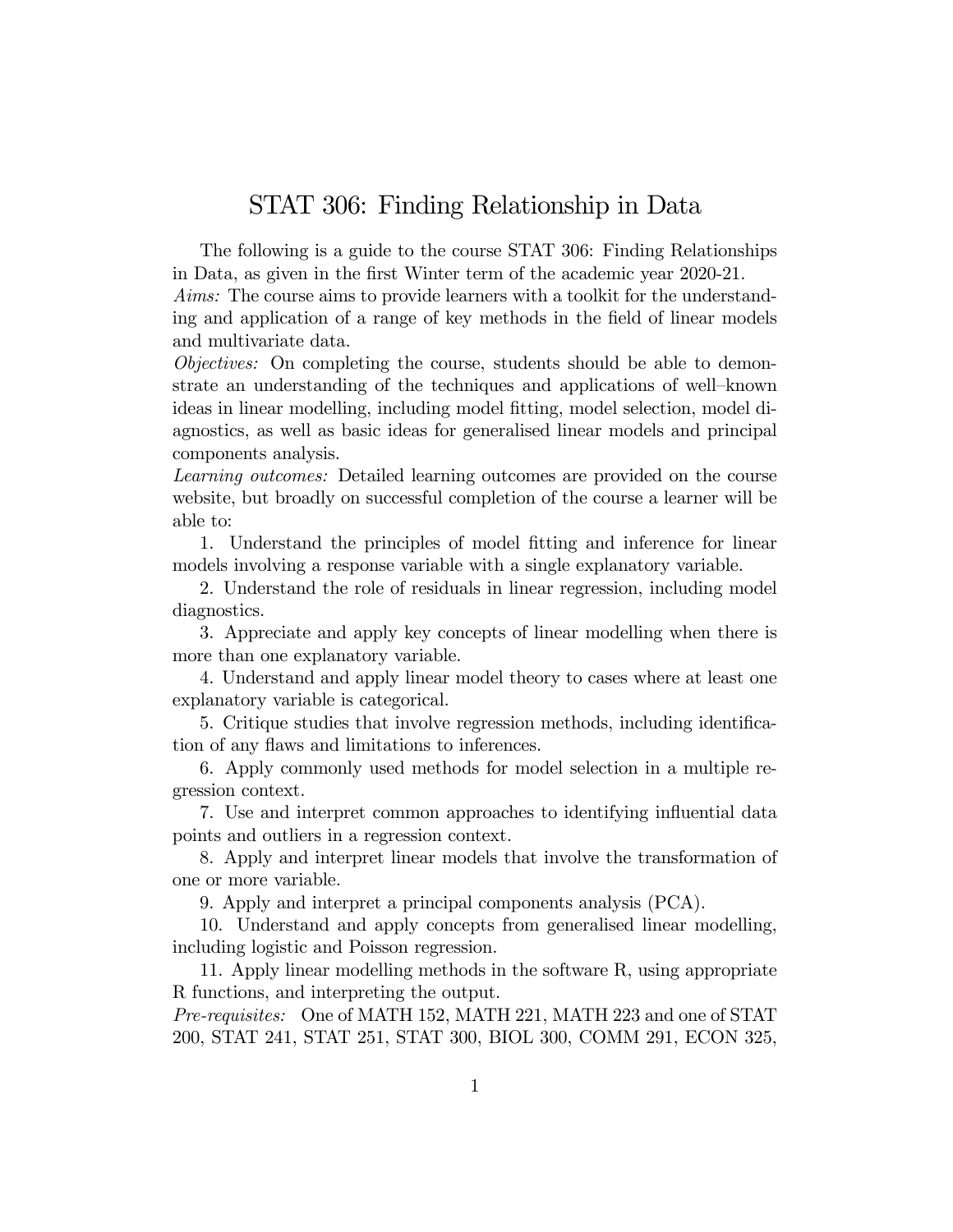ECON 327, FRST 231, PSYC 218, PSYC 278, PSYC 366 and one of MATH 302, STAT 302.

Lecturer: Prof. B. Dunham (room ESB 3118, email: B. Dunham@stat.ubc.ca). Lecture times: Tuesdays and Thursdays, 8.40am (with a mirrored session at 5pm).

Assessment: By the completion of the labs activities  $(10\%)$ , a sixty-minute midterm test  $(20\%$ , at 8.20am on **29th October**), responses to clickers questions (5%), pre-classes quizzes (5%), online WeBWorK homeworks (10%), a  $2\frac{1}{2}$ -hour unseen examination (30%), two assignments (10%, each worth 5%) and a group project (10%). We will use iClicker Cloud (see

lthub.ubc.ca/guides/iclicker-cloud-student-guide/ for information). Note there are two courses set up in iClicker Cloud, one for each of the morning and evening sessions. You may attend whichever you wish. On creating your iClicker account please ensure your student ID identifies you (either your name or, should you have concerns about privacy, the first five digits of your student number).

It is necessary to pass the Önal examination to pass the course overall. The usual university rules for extenuating circumstances and plagiarism apply. Dates for the setting and completion of the assignments are indicated below:

|                                           | Set - | Hand-in |
|-------------------------------------------|-------|---------|
| Assignment $1 \mid 25$ th Sept. 16th Oct. |       |         |
| Assignment $2 \mid 9$ th Nov. 27th Nov.   |       |         |

For the on-line WeBWorK homeworks, the dates when each homework opens and closes are as follows:

|                 | Opens      | Closes      |
|-----------------|------------|-------------|
| HW1             | 11th Sep.  | 20th Sep.   |
| HW2             | 18th Sep.  | 27th Sep.   |
| HW3             | 25th Sept. | 4th Oct.    |
| HW4             | 2nd Oct.   | 11th Oct.   |
| HW <sub>5</sub> | 9th Oct.   | 18th Oct.   |
| HW <sub>6</sub> | 16th Oct.  | 25th Oct.   |
| HW7             | 30th Oct.  | 8th Nov.    |
| HW8             | 6th Nov.   | 15th Nov.   |
| HW9             | 13th Nov.  | $22nd$ Nov. |
| HW10            | 20th Nov.  | 29th Nov.   |
| <b>HW11</b>     | 24th Nov.  | 4th Dec.    |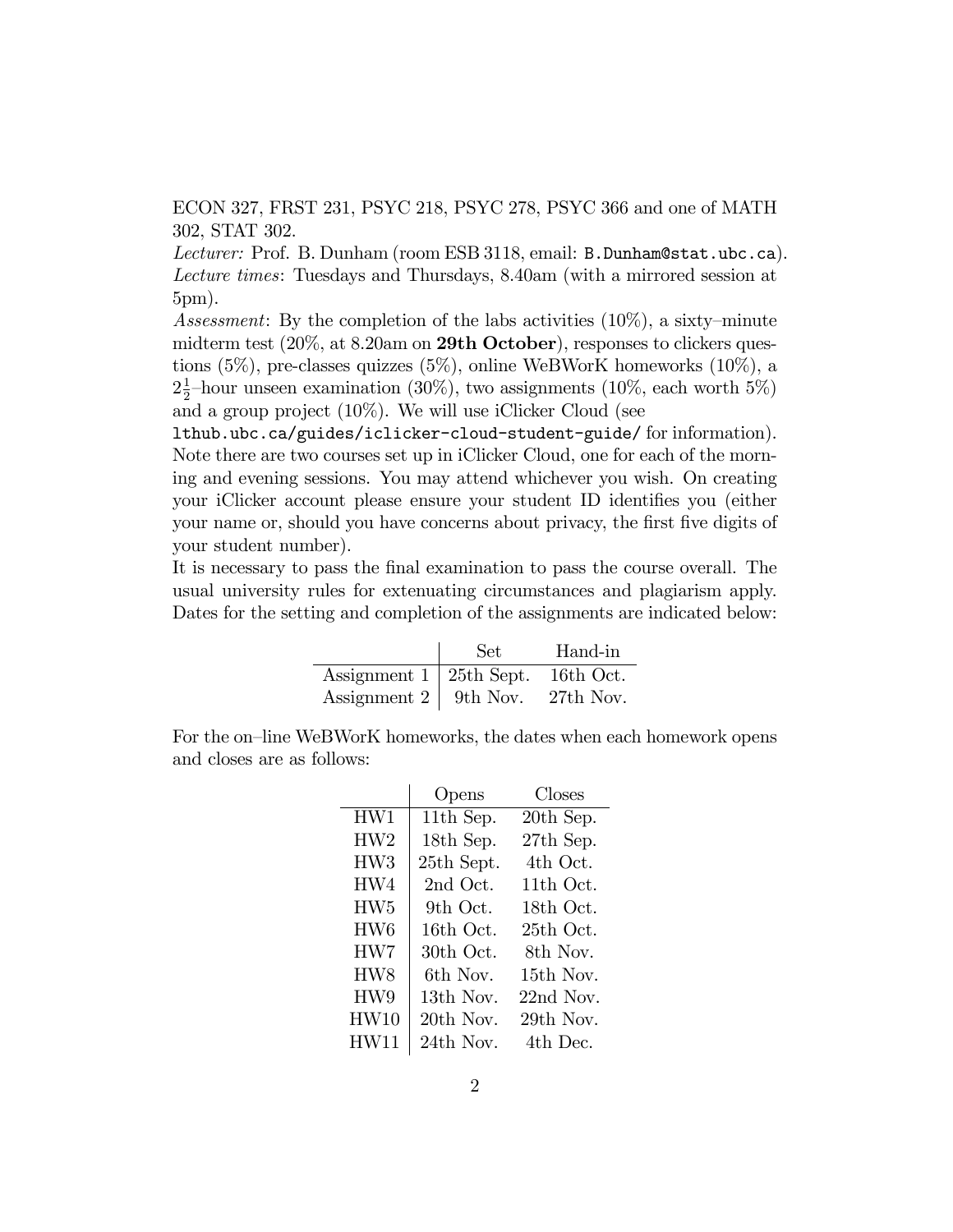The homework sets can be accessed via the Canvas page under "Assignments". All questions set are of multiple choice or "fill in the blanks" format. All deadlines fall on Sunday evenings apart from HW11. Specific details regarding assessment regulations for the course can be found on the course web page.

There will be a group project in which students will work in pre-assigned groups on a data set of their selection. Further details will be available by week 3. The final project is a report submitted during the last week of term. There is an interim stage proposal for review, however, during week 10. Due dates for both components are below:

|                                    | Proposal | Report |
|------------------------------------|----------|--------|
| Group project   13th Nov. 2nd Dec. |          |        |

Teaching methods: Classes of approximately forty minutes duration will occur twice a week, with an online pencast describing related materials being available from the course web page in advance. A pre-class activity is set before each class and an accompanying quiz due on the morning of class days. In all sessions an in-class activity will replace at least part of the lecture component. A calculator or (preferably) R will be necessary for many of the in-class activities. Guided reading or other activities will be set at the end of one lecture to be completed prior to the next.

There will be required lab assignments most weeks. On the following weeks a lab activity will count toward the final grade:

|             | Commencing |
|-------------|------------|
| 1. Week $2$ | 14th Sep.  |
| 2. Week 3   | 21st Sep.  |
| 3. Week 4   | 28th Sep.  |
| 4. Week 5   | 5th Oct.   |
| 5. Week 7   | 19th Oct.  |
| 6. Week 9   | 2nd Nov.   |
| 7. Week 11  | 16th Nov.  |
| 8. Week 12  | 23rd Nov.  |

There will also be office hours each week, commencing in week 2. Students can register for the Piazza forum via the link on the Canvas page.

Programme of work: The study time should total around eight hours per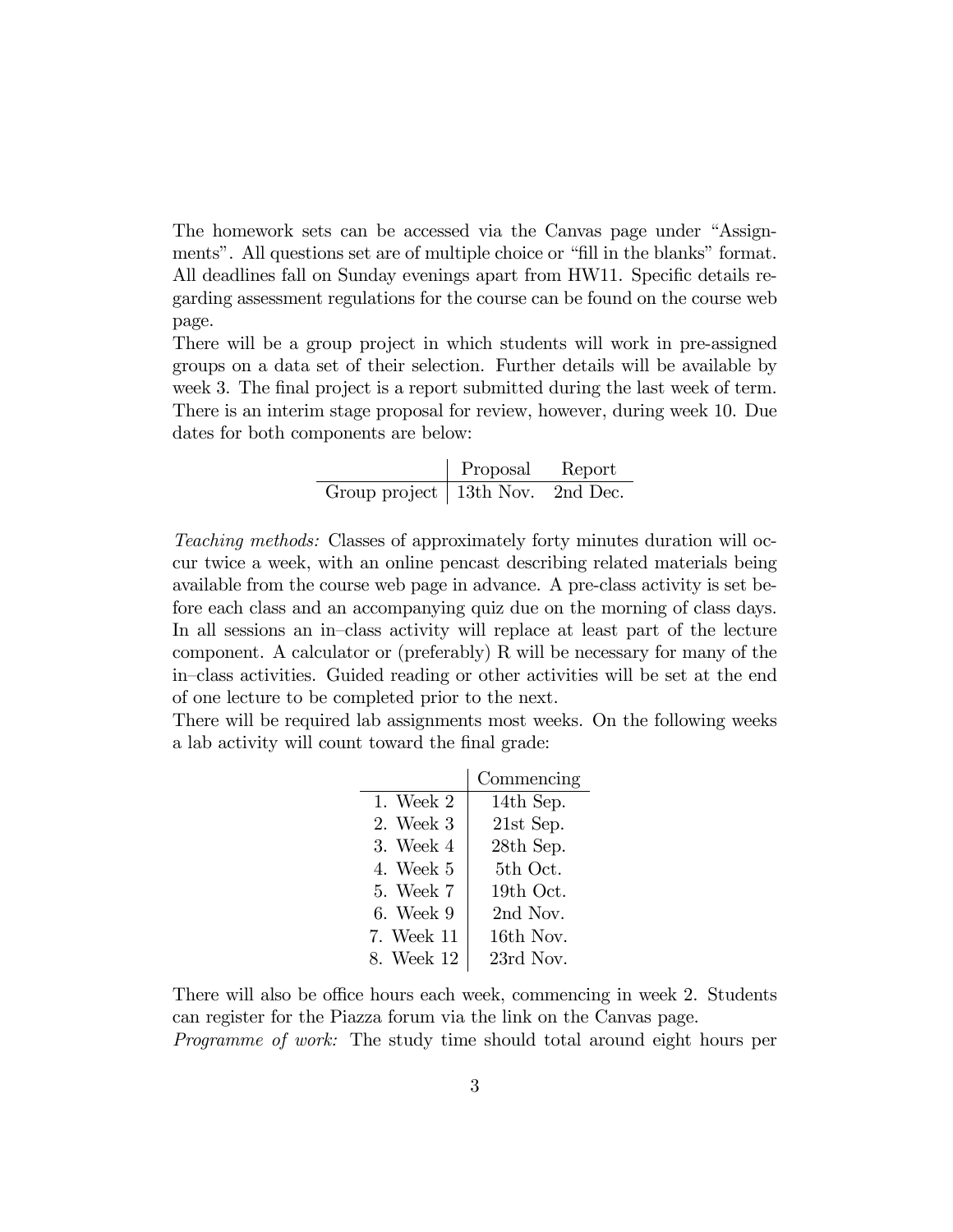week. So in addition to the contact hours, it is essential that learners spend approximately six hours per week on self-study for the course. A proposed workload for a typical week is as follows:

Classes (including pre-class activity, pencasts, quiz, class): 3 hours

WeBWorK: 2 hours

Lab: 1 hour

Reading/reviewing: 1 hour

Other/assignments: 1 hour

Feedback: After all assignments have been submitted and marked, individual feedback will be provided in the form of brief notes on marked work. Detailed written comments will also be provided on the course web-page where appropriate.

Recommended texts: There are a variety of books that cover at most of the material in this course, and it is suggested you try the UBC online library stock to find those that suit you. The course notes are

Joe, H. (2020): Course Notes for STAT 306: Finding Relationships in Data. which can be ordered from the UBC bookstore. Amongst other useful texts, both available via the library website, are

Chatterjee, S. and Hadi, A.S. (2006): Regression Analysis by Example, (4th edit.). Wiley (In particular chapters  $1-6$ , 11, 12, 13.3 are covered.)

Weisberg, S. (2014): Applied Linear Regression, (3rd edit.). Wiley.

Further information will appear on the course web page.

Sensitive content: During this pandemic, the shift to online learning has greatly altered teaching and studying at UBC, including changes to health and safety considerations. Keep in mind that some UBC courses might cover topics that are censored or considered illegal by non-Canadian governments. This may include, but is not limited to, human rights, representative government, defamation, obscenity, gender or sexuality, and historical or current geopolitical controversies. If you are a student living abroad, you will be subject to the laws of your local jurisdiction, and your local authorities might limit your access to course material or take punitive action against you. UBC is strongly committed to academic freedom, but has no control over foreign authorities (please visit http://www.calendar.ubc.ca/vancouver/index.cfm?tree=3,33,86,0 for an articulation of the values of the University conveyed in the Senate Statement on Academic Freedom). Thus, we recognize that students will have legitimate reason to exercise caution in studying certain subjects. If you have concerns regarding your personal situation, consider postponing taking a course with manifest risks, until you are back on campus or reach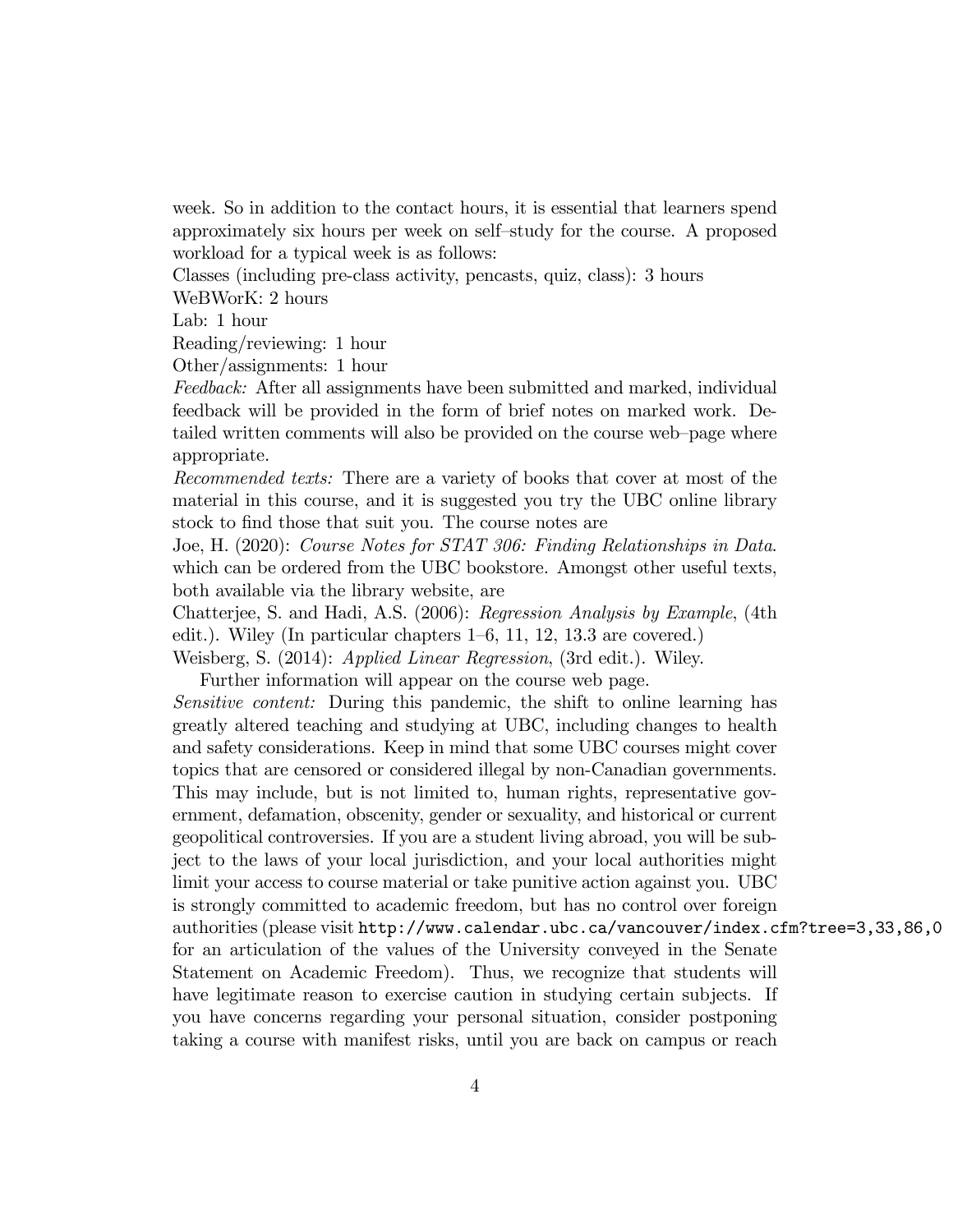out to your academic advisor to Önd substitute courses. For further information and support, please visit:

http://academic.ubc.ca/support-resources/freedom-expression

There follows a provisional guide to the lecture slots available. It is possible that the material covered in the classes will differ slightly from the description below.

- 1. Introduction and motivation. Exploring relationships between two variables.
- 2. Least squares estimation for the simple linear model.
- 3. Residuals. Properties of the model.
- 4. Confidence intervals for the slope and an expected response.
- 5. Prediction intervals.
- 6. Distribution theory; why the t distribution?
- 7. Matrix formulation of linear models.
- 8. Properties of least squares estimators in matrix form.
- 9. Properties of residuals and the Residual SS.
- 10. Dummy variables in linear models.
- 11. More on categorical variables in linear models.
- 12. Quadratic models and curve fitting.
- 13. Examining case studies.
- 14. Review Activity.
- 15. Mid-term test.  $(29th Oct.)$
- 16. Model selection, including Mallows'  $C_p$  statistic.
- 17. Leverage, influence, outliers, and the "hat" matrix.
- 18. Transformations.